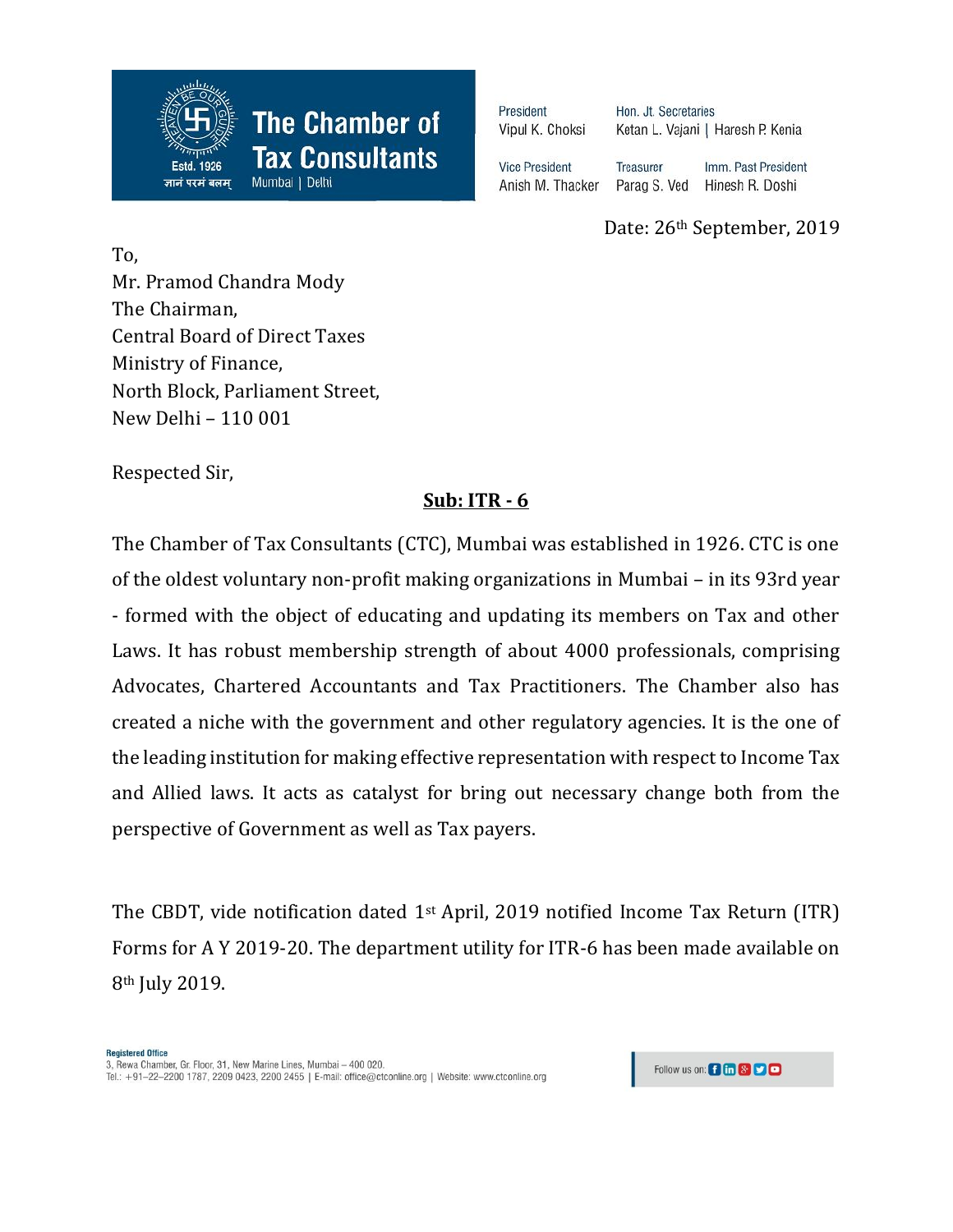

President Hon. Jt. Secretaries Vipul K. Choksi Ketan L. Vajani | Haresh P. Kenia **Vice President** Treasurer Imm. Past President Anish M. Thacker Parag S. Ved Hinesh R. Doshi

The Income Tax Return Form ITR-6 applicable to companies for AY 2019-20 substantially increases the disclosure requirements. Companies are facing difficulties in compiling some of the information required by the said form. Also, there are cases of repetition / duplication of reporting at many places in the return. Certain information which is already available with the Government and there is no incremental purpose served in seeking the same again is also asked for – but it does increase the compliance burden of the assesse. Further, most of this information has no relevance with the computation of taxable income of a company and hence ought not to have been sought in the ITR-6.

It is our earnest representation that providing of information in the following schedules be kept optional for the A Y 2019-20 and a decision be taken thereafter while notifying the form for A Y 2020-21 whether there is a need for such voluminous information which is cumbersome to compile and does not have any effect on computation of total income or is already available with other regulators.

#### **1. Reporting of Shareholding information:**

1.1ITR-6 Requires the reporting of shareholder, particularly for unlisted companies at various places in the income tax return. These are;

a. PART A-GEN => HOLDING STATUS:

Reporting of Holding Company of the assesse, if any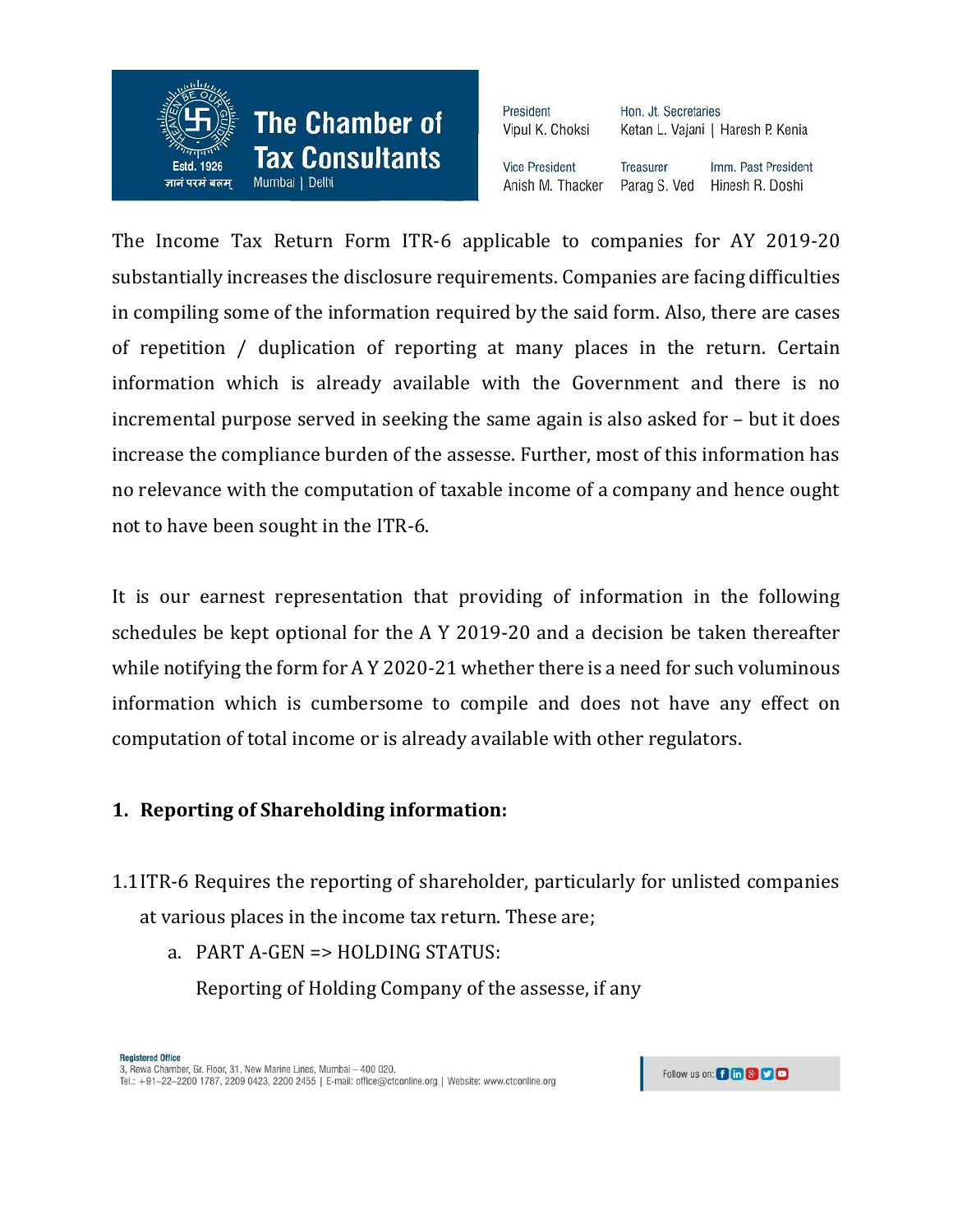

Hon. Jt. Secretaries Ketan L. Vajani | Haresh P. Kenia

**Vice President** Anish M. Thacker

Imm. Past President **Treasurer** Parag S. Ved Hinesh R. Doshi

b. PART A-GEN => SHAREHOLDERS INFORMATION:

Reporting of Particulars of persons who were beneficial owners of shares holding not less than 10% of the voting power at any time of the previous year

- c. PART A-GEN => OWNERSHIP INFORMATION: Requires reporting of
	- i. In case of unlisted company, particulars of natural persons who were the ultimate beneficial owners, directly or indirectly, of shares holding not less than 10% of the voting power at any time of the previous year.
	- ii. In case of Foreign Company, please furnish the details of immediate parent company.
	- iii. In case of Foreign Company, please furnish the details of ultimate parent company.
- d. SCHEDULE SH-1 => SHAREHOLDING OF UNLISTED COMPANY: Requires reporting of;
	- i. Details of shareholding at the end of the previous year.
	- ii. Details of equity share application money pending allotment at the end of the previous year.
	- iii. Details of shareholders who is not a shareholder at the end of the previous year but was a shareholder at any time during the previous year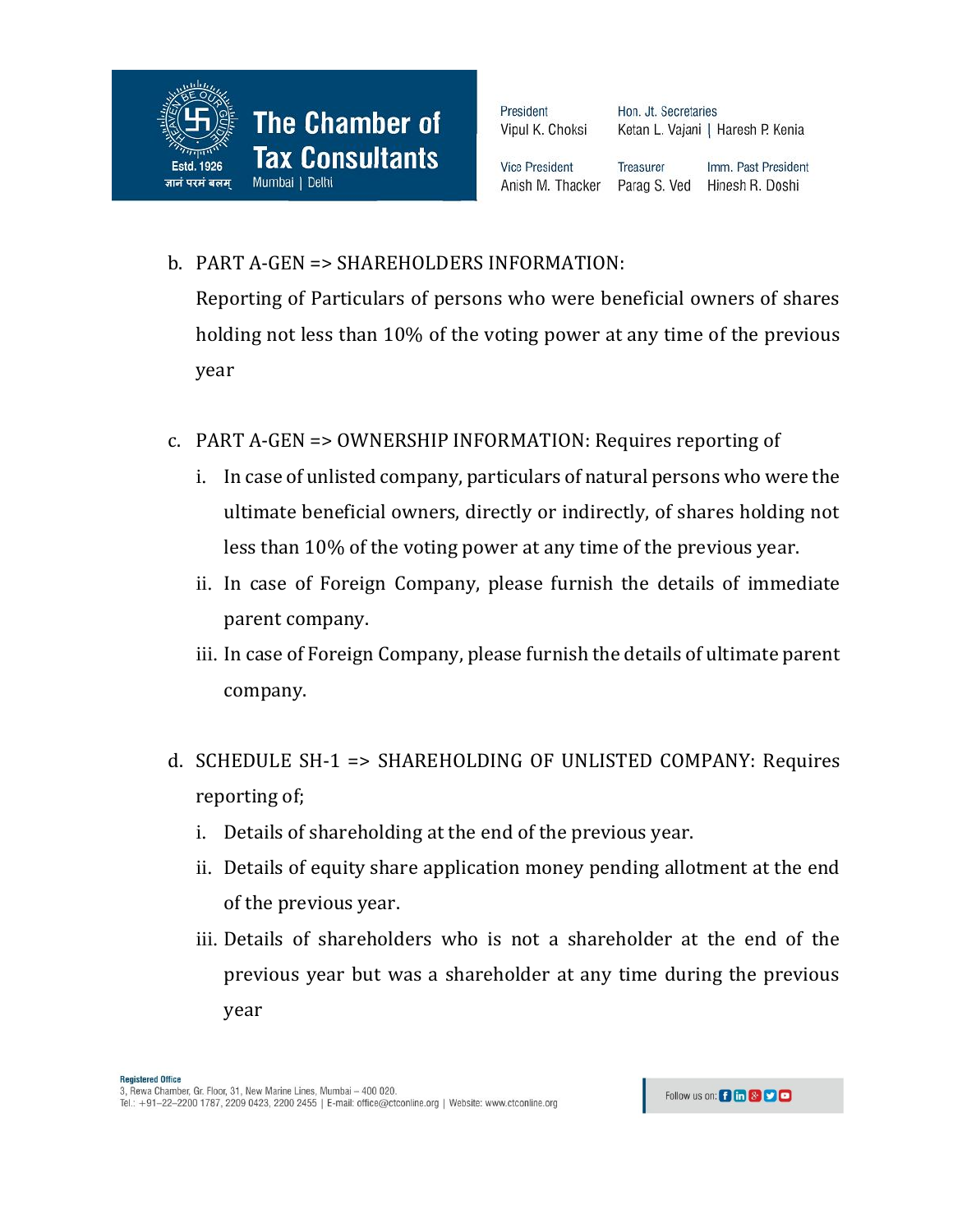

Hon. Jt. Secretaries Ketan L. Vajani | Haresh P. Kenia

**Vice President** Anish M. Thacker

**Treasurer** Imm. Past President Parag S. Ved Hinesh R. Doshi

From the above following issues arise:

- 1.2The same information is being asked at various places and this may be avoided. Repetition need to be avoided.
- 1.3There are already steps taken by the MCA on KYC for identifying companies and their directors and hence further details in the ITR6 to this effect should be avoided.
- 1.4The data sought can be availed of when needed by accessing the MCA records. Insisting that an assessee compiles this from those records and provide it is an unfair burden and may kindly be avoided.
- 1.5Specific issues in Schedule SH-1 as reported by our members
	- a. The First Table of Schedule SH-1 required reporting of date of allotment and issue price per share. However, the said information is not available when the existing shareholder would have obtained the shares by way of transfer from previous shareholder, in which case the company has not issued any shares to such existing shareholder and therefore reporting of this information is not possible. The requirement may therefore be done away with or a suitable clarification should be issued if the requirement is not done away with.
	- b. The relevance of the date of allotment and issue price per share would be there only if any such shares are issued in the previous year and asking for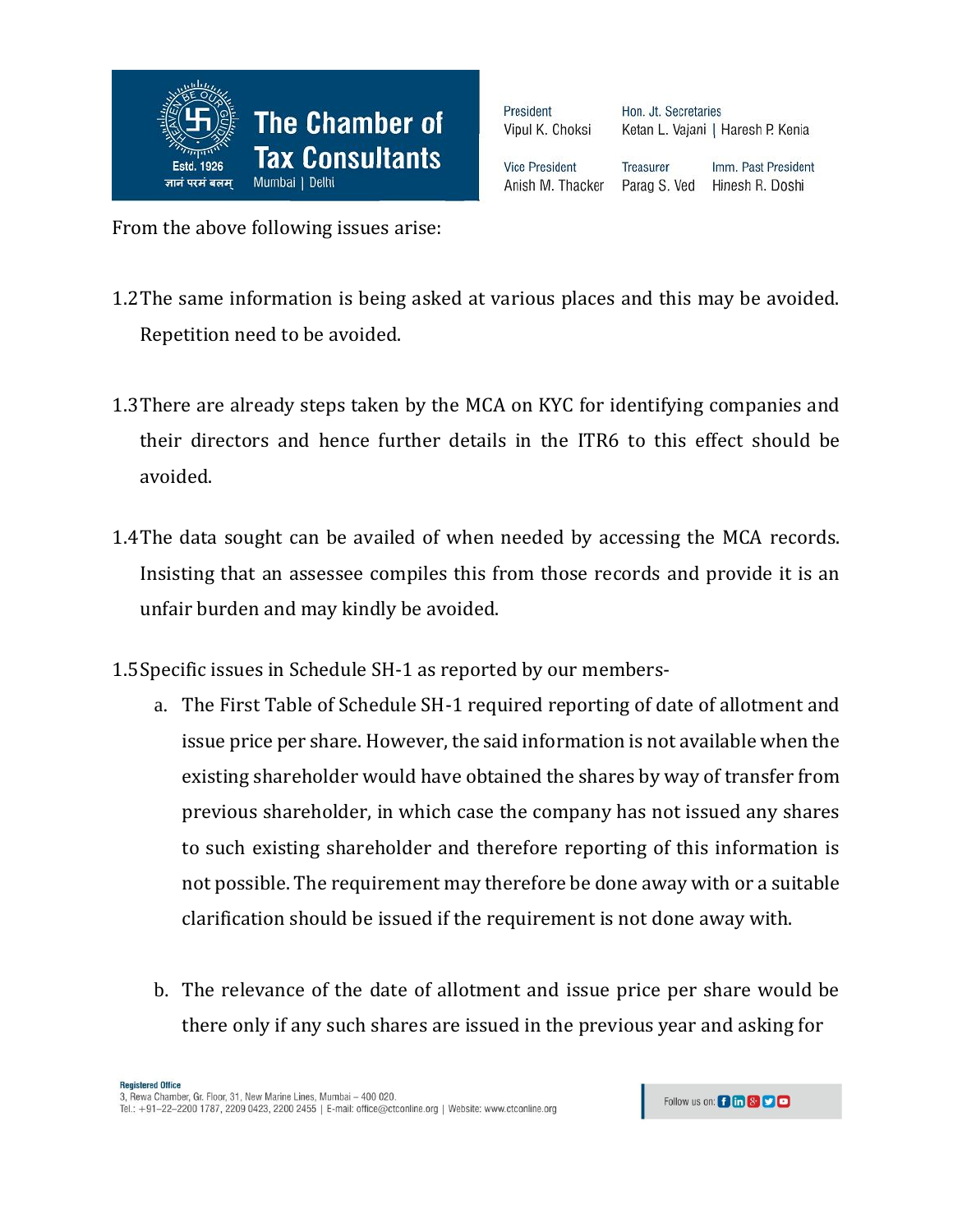

Hon. Jt. Secretaries Ketan L. Vajani | Haresh P. Kenia

**Vice President** Anish M. Thacker

Imm. Past President Treasurer Parag S. Ved Hinesh R. Doshi

disclosure of any such issue of shares in earlier years - which may even be 20 years ago or even more than in case of very old companies – it is creating a lot of hardship and collecting data out of the old records would require time and effort and may serve no purpose.

- c. Under the "Type of Share", the assesse has to mention whether the shares are Equity Shares / Preference Shares / Right Shares / Sweat Equity Shares / Bonus Shares / Others. This becomes very difficult for the company to determine in the case of Transfer of shares which were issued to the shareholder years ago. Also, when a shareholder is holding multiple types of shares as mentioned above, determination of such an information is a huge task and would need multiple levels of data entry which serves no purpose.
- d. The tables in Schedule SH-1 also asks for mentioning the PAN of shareholder / transferor / transferee. However, in many cases the company may not have the PAN, particularly of old/smaller shareholders.

Therefore, we submit that Schedule SH-1 be made optional so as to make the return form less complex.

### **2. Reporting of details of Assets and Liabilities:**

2.1Another major disclosure requirement introduced in the ITR-6 for AY 2019-20 is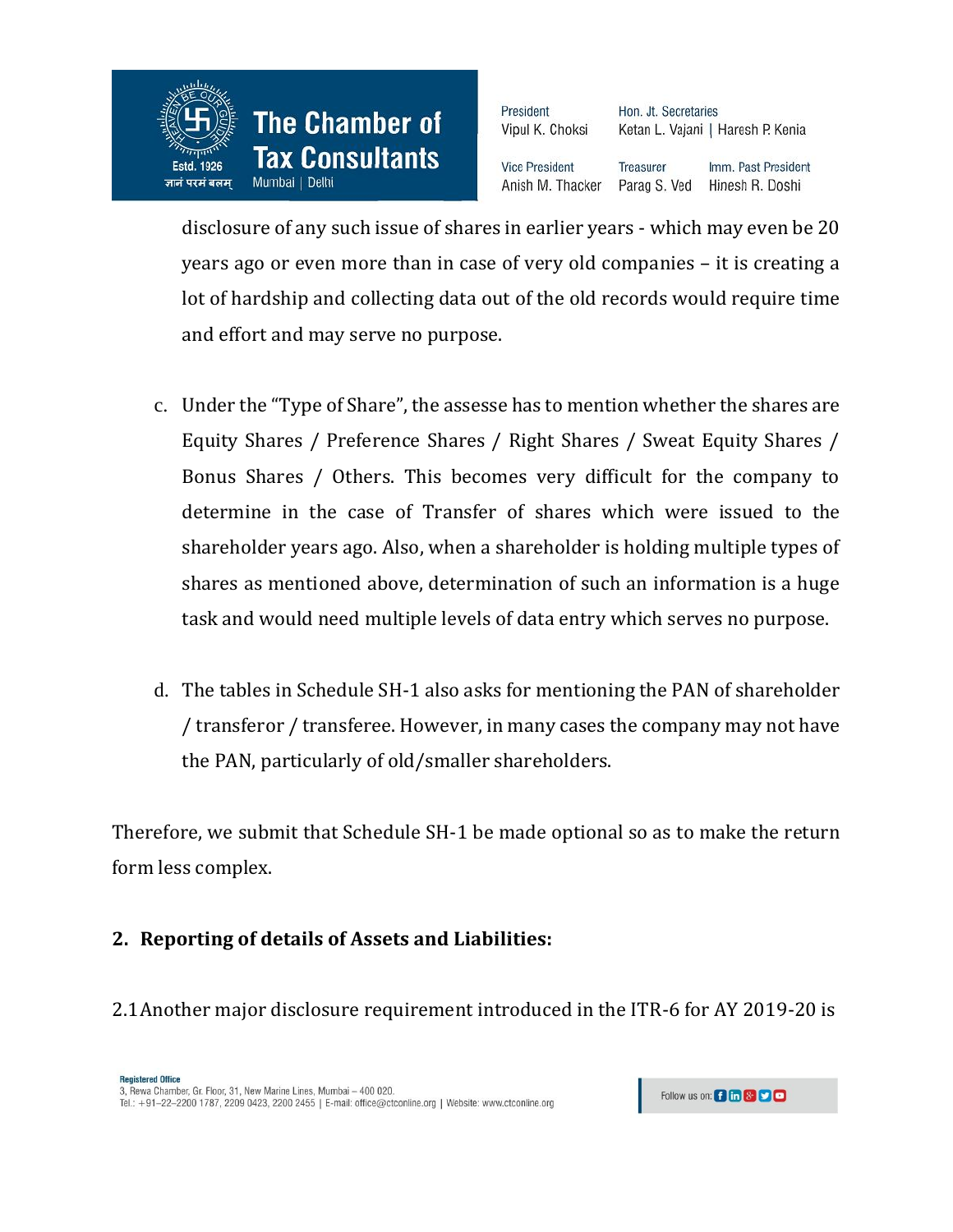

Hon. Jt. Secretaries Ketan L. Vajani | Haresh P. Kenia

**Vice President** Anish M. Thacker

Treasurer Imm. Past President Parag S. Ved Hinesh R. Doshi

the requirement to disclose the details of the assets and liabilities of the unlisted company in Schedule AL-1.

- 2.2Following are the brief headings under which the information has been asked for in the ITR6:
	- a. Details of building or land appurtenant there to, or both, being a residential house.
	- b. Details of land or building or both not being in the nature of residential house.
	- c. Details of listed equity shares.
	- d. Details of unlisted equity shares.
	- e. Details of other securities.
	- f. Details of capital contribution to other entity.
	- g. Details of Loans & Advances to any other concern (If money lending is not assessee' s substantial business).
	- h. Details of motor vehicle, aircraft, yacht or other mode of transport.
	- i. Details of Jewellery, archaeological collections, drawings, paintings, sculptures, any work of art or bullion.
	- j. Details of loans, deposits and advances taken from a person other than financial institution.

2.3The similar information for Start-ups has been asked for in Schedule AL-2.

2.4We hereby draw your attention to the certain specific issues in Schedule AL-1 as reported by our members;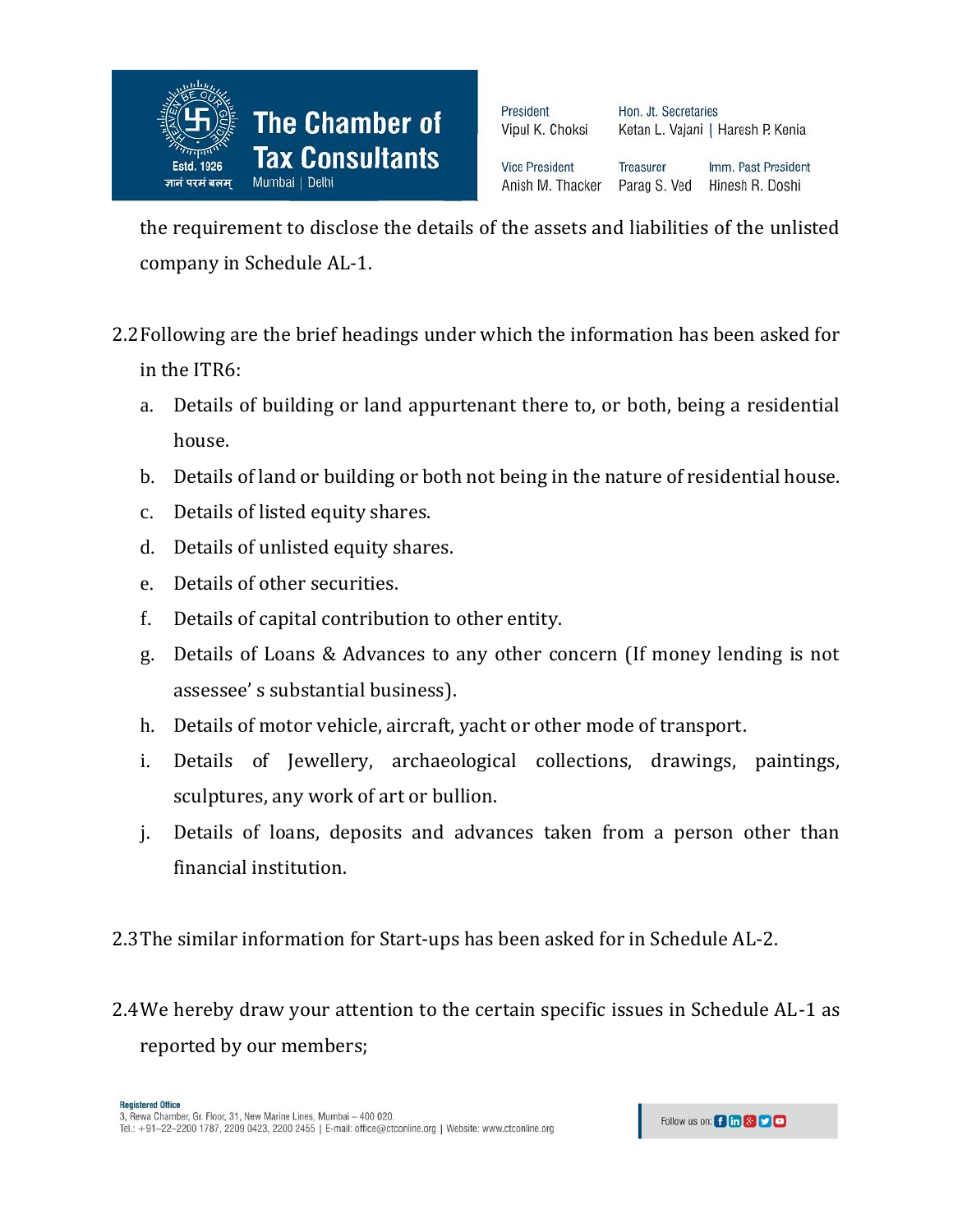

Hon. Jt. Secretaries Ketan L. Vajani | Haresh P. Kenia

**Vice President** Anish M. Thacker **Treasurer** Imm. Past President Parag S. Ved Hinesh R. Doshi

- a. At the outset the information that is required to be disclosed in Schedule AL-1 is getting reported in the ITR or Tax Audit report of the assessee maybe in different format or at different time (i. e. time at which the same is relevant for the purpose of computation of income) although the same may not be in as much details as asked for in Schedule AL-1.
- b. The aforesaid disclosure has no relevance with the actual Computation of Income. The details applicable for the purpose of Computation flows from the Respective Computation / deduction / exemption Schedules (where all the relevant details are required to be disclosed in detail) to the Final Computation and such disclosure do not affect the computation.
- c. The information as asked for in this schedule can always be called for by way of issue of notice under the scrutiny proceedings or even otherwise in the cases flagged by the system or where the authorities have any doubt. Making all the assesses suffer the rigours of such disclosure requirements when such information is already available elsewhere is unfair and causes tremendous loss of productive man hours and is not in line with the commitment for ease of doing business.
- d. Unlike in the case of individuals where such information would otherwise go completely unreported as there is no requirement for maintenance of books of accounts except for business assets / balance sheet. The Companies are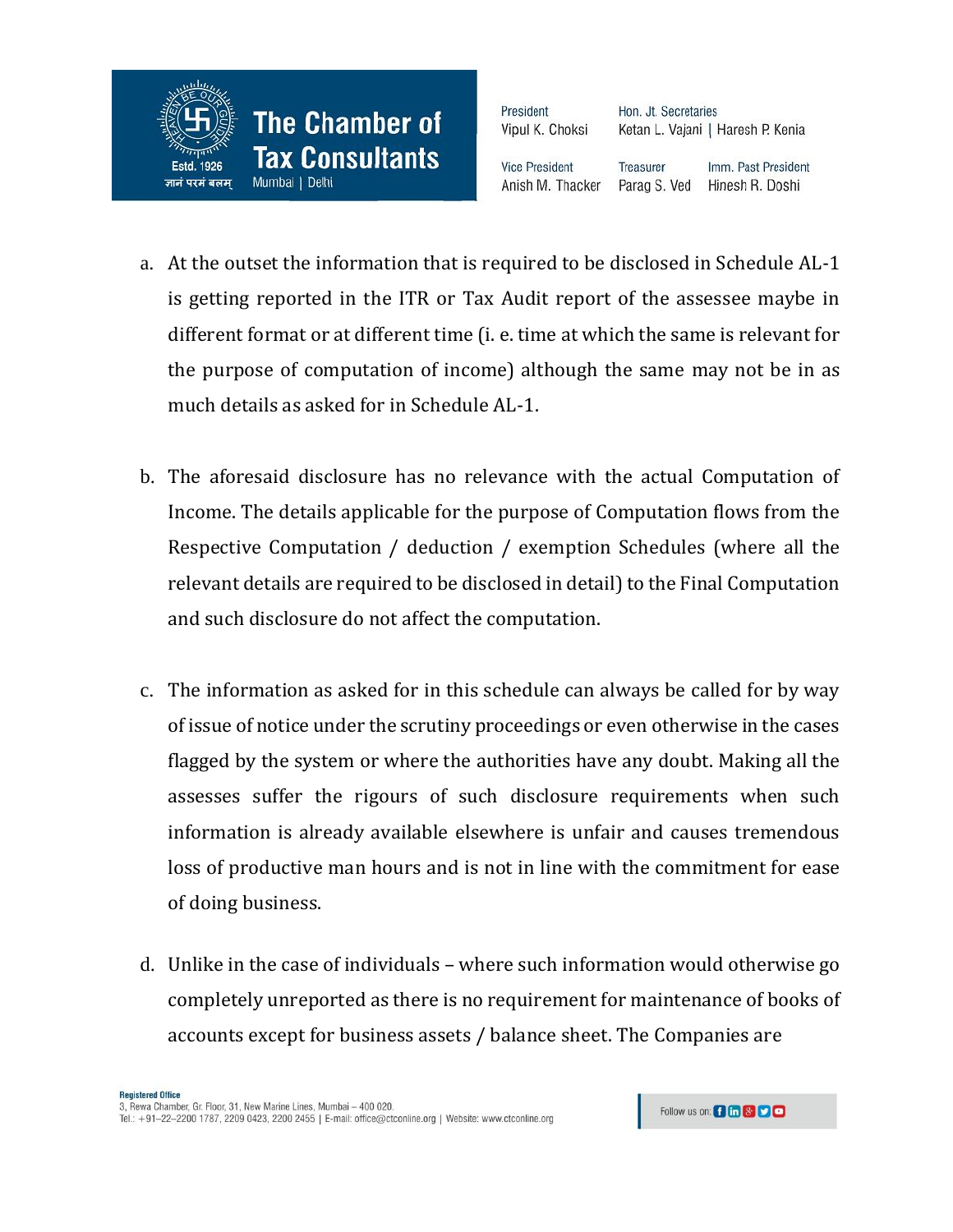

Hon. Jt. Secretaries Ketan L. Vajani | Haresh P. Kenia

**Vice President** Anish M. Thacker

Imm. Past President **Treasurer** Parag S. Ved Hinesh R. Doshi

compulsorily subject to audit as per Companies Act and their balance sheet which includes the details of assets and liabilities are duly reported in the ITR. Therefore, it is represented that the requirement of disclosure be made optional.

**e.** In cases of companies liable for Tax Audit Reporting in Form 3CD, comprehensive reporting is being done by the Tax auditor in Form 3CD which addresses all the relevant allowances and disallowances applicable to that particular assessee. And in case of small size **companies**, where there is no Tax Audit but so much of irrelevant information does not make it feasible for them to devote resources to compiling such voluminous data.

**Therefore, such requirement of filling up Schedule AL-1 should be made optional.**

- f. Without prejudice to our above representation, We, draw your attention to the below mentioned specific issues in the reporting of Schedule AL-1.
	- i. Although the companies do maintain the details of Gross Block of the assessee and the same has already been reported on overall basis in the Balance Sheet which is duly audited, however, it is important to note that for the income tax purpose separate block wise details of the assets are maintained as required by law. In the block concept of Fixed Assets as prescribed under the Income tax Act, the identity of an individual asset is lost once it enters the block. Even the manner of computation of gain or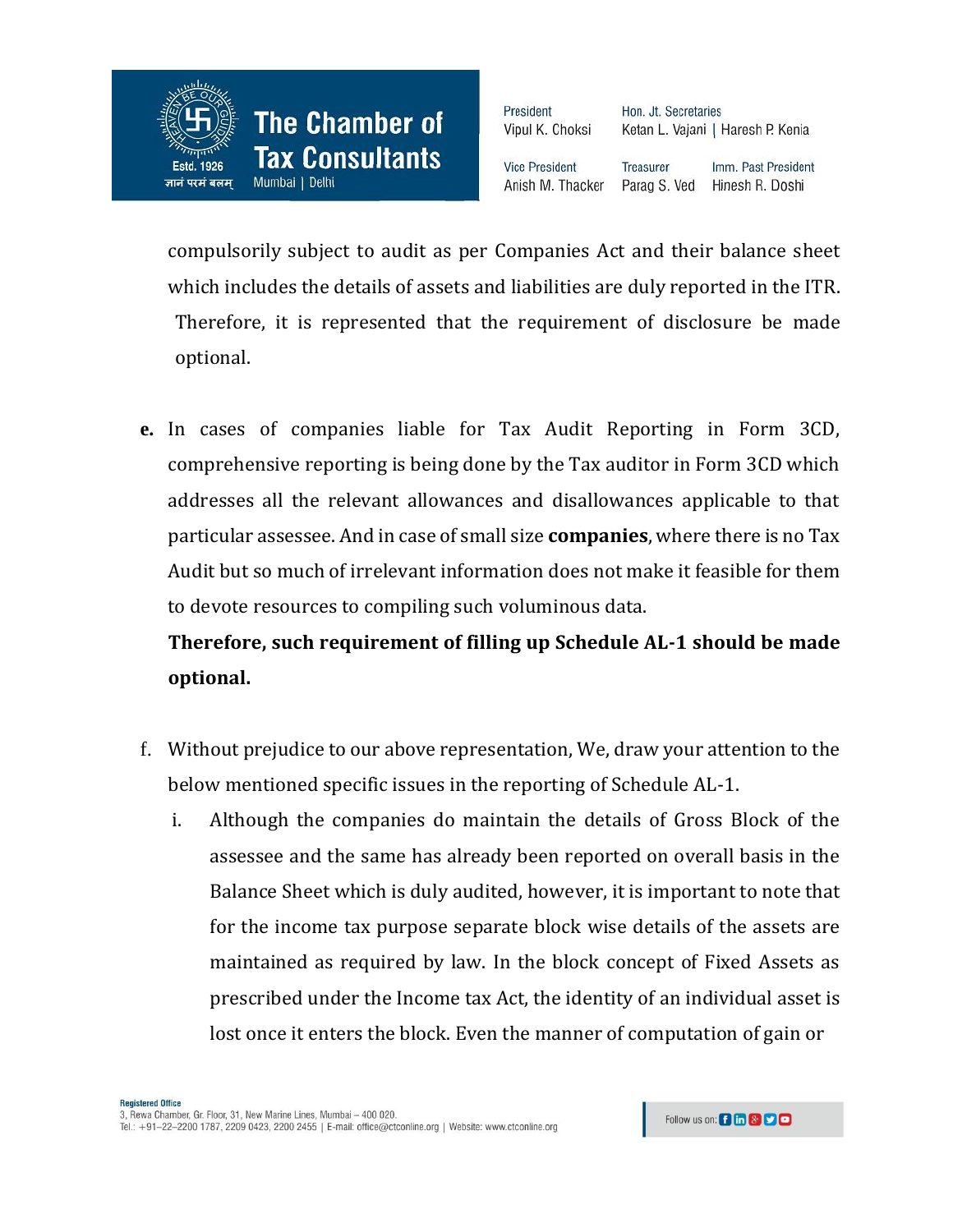

Hon. Jt. Secretaries Ketan L. Vajani | Haresh P. Kenia

**Vice President** Anish M. Thacker

Imm. Past President **Treasurer** Parag S. Ved Hinesh R. Doshi

loss in the case of disposal of depreciated assets is completely different in the Income tax Act as compared to the entries in the Books of Accounts. Therefore, asking for the details of assets including cost of acquisition, date of acquisition along with the other details in the case of depreciable assets would never match with any gains or loss to be computed as per the Income tax Act. Further, the said details are already verified and disclosed on overall basis in the Tax Audit Report.

Thus, it is represented that the reporting requirement of assets on which depreciation is required to be charged be made optional.

- ii. The field which requires the assessee to specify the purpose for which the asset (Property, Jewellery, and Motor vehicle) is used, consists of a dropdown and the assessee is required to select any one use from the drop down. The said mechanism leads to the following difficulties
	- a. There is no option to indicate any purpose other than those specified in the dropdown.
	- b. There is no option to specify the mixed use of asset. (e. g. Office Premises which are also partly given on rent).
- iii. The Assessees reporting their Foreign Assets and Liabilities in Schedule FA should not be required to once again disclose such Foreign Asset or Liability in Schedule AL in case the said item has already been disclosed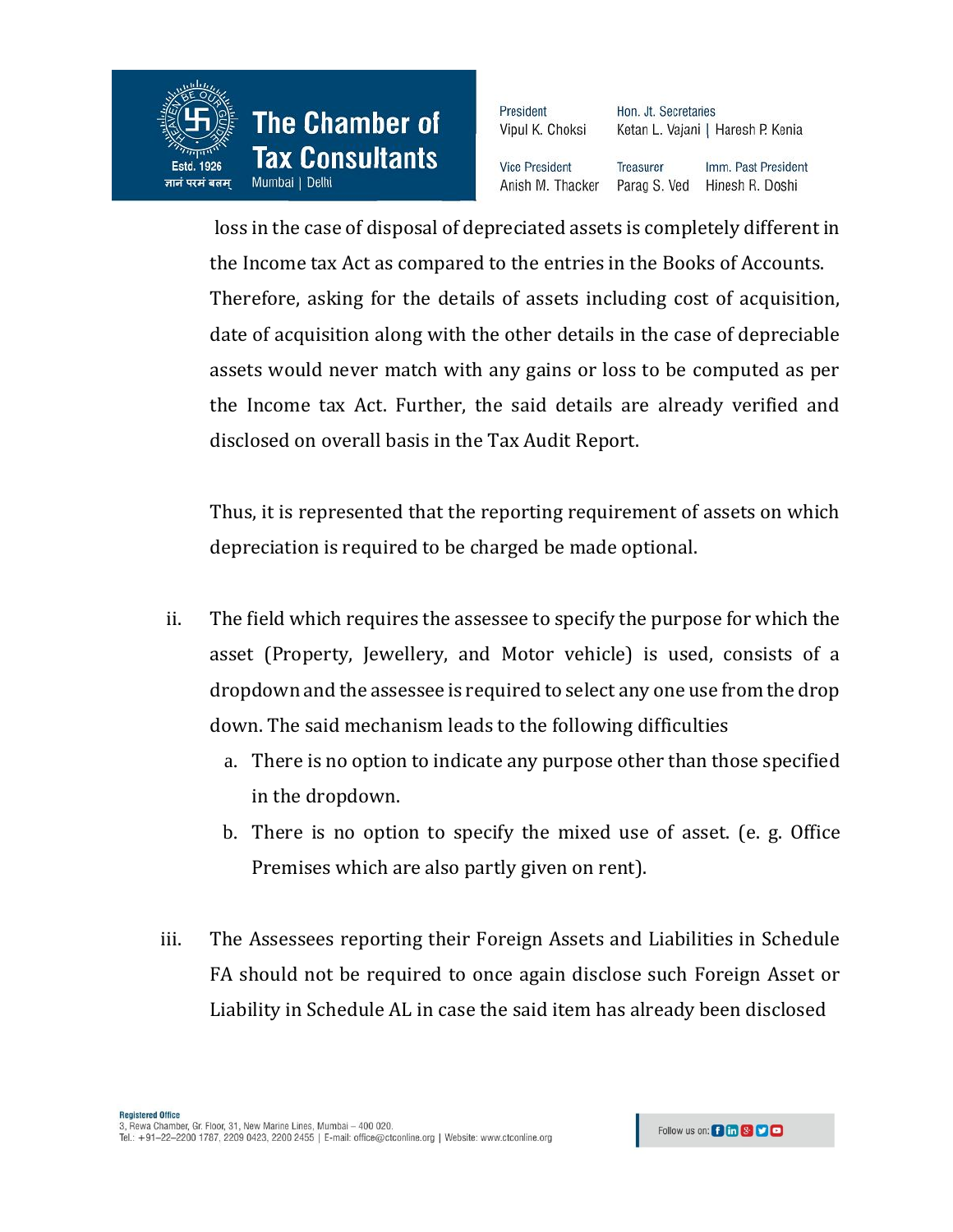

Hon. Jt. Secretaries Ketan L. Vajani | Haresh P. Kenia

**Vice President** Anish M. Thacker **Treasurer** Imm. Past President Parag S. Ved Hinesh R. Doshi

in Schedule FA. Thereby avoiding the overlap of reporting since this causes unnecessary duplication / repetition of reporting of the same disclosure.

- iv. Schedule AL also requires reporting of Stock in trade. In this case we submit as under:
	- a. It is to be noted that the parameters applicable for accounting and record keeping of stock in trade and other assets differ significantly and the reporting requirements cannot be generalized.
	- b. For example, It is impractical to ask for cost of acquisition or date of acquisition in the case of Stock in trade. This is because the stock in trade would always have a "value" as per the valuation method adopted by the assessee and as permitted by Accounting Standard and ICDS. Such value may not be the actual cost of acquisition and may not be traceable to actual purchase (e. g. Weighted Average Method of valuation).
	- c. Even in case of other stock valuation methods such as FIFO etc., the calculation of stock value based on particular invoice may not mean that the stock lying is actually from that particular Invoice.
	- d. It is Even more difficult in deriving the required information in the case of a manufacturer of jewellery or builder.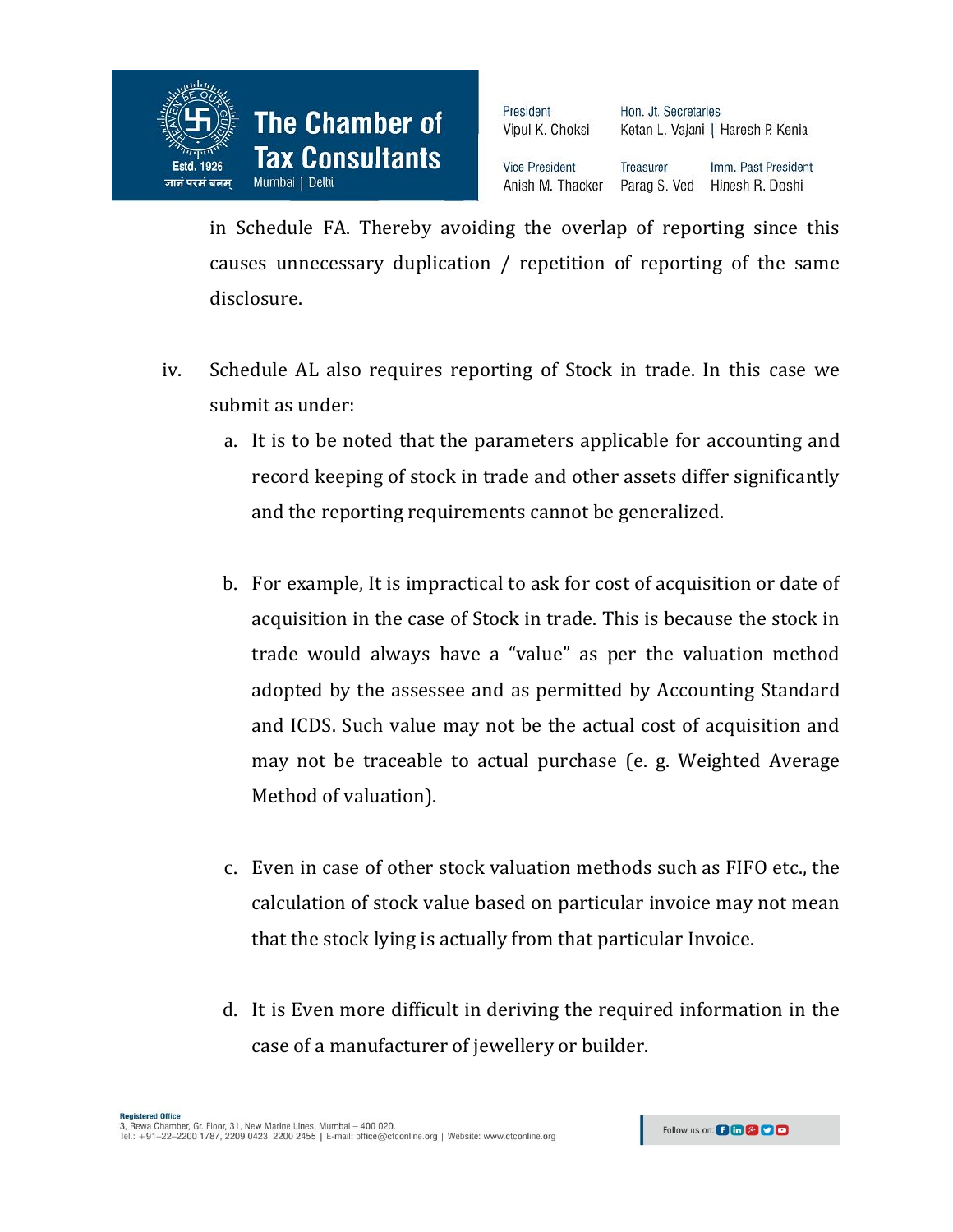

Hon. Jt. Secretaries Ketan L. Vajani | Haresh P. Kenia

**Vice President** Anish M. Thacker **Treasurer** Imm. Past President Parag S. Ved Hinesh R. Doshi

- e. Form 3CD as well as Schedule QD of the ITR already contains the quantitative details of all kinds of inventory.
- f. There is an exception given by way of FAQ in case of jewellery / motor vehicle held as stock-in-trade which required the assesse to report the said assets on an aggregate basis and not individual basis. However, such aggregate information has already been reported in Form 3CD and Balance Sheet and Schedule OI. Further, as discussed above reporting of even aggregate "cost of acquisition" is impossible / impractical in the case of stock in trade.
- g. There is no exception in reporting vehicle wise details for assesses who may not consider the vehicle as Inventory. However, the motor vehicle is their main business asset and may be in large number. E. g. Rent-a-cab companies or transporters.
- h. The answer to Q. 13 of FAQ given by the department on 8th August, 2019 only refers to Jewellery / Motor Vehicle, etc. It is important to clarify that the said exemption should also be applicable to any kind of asset held as stock-in trade e.g. Builder, Bullion, etc. As otherwise, the reporting requirement of stock in trade in case of say builder / developer would be an impractical or impossible task if they have huge number of unsold units on hand.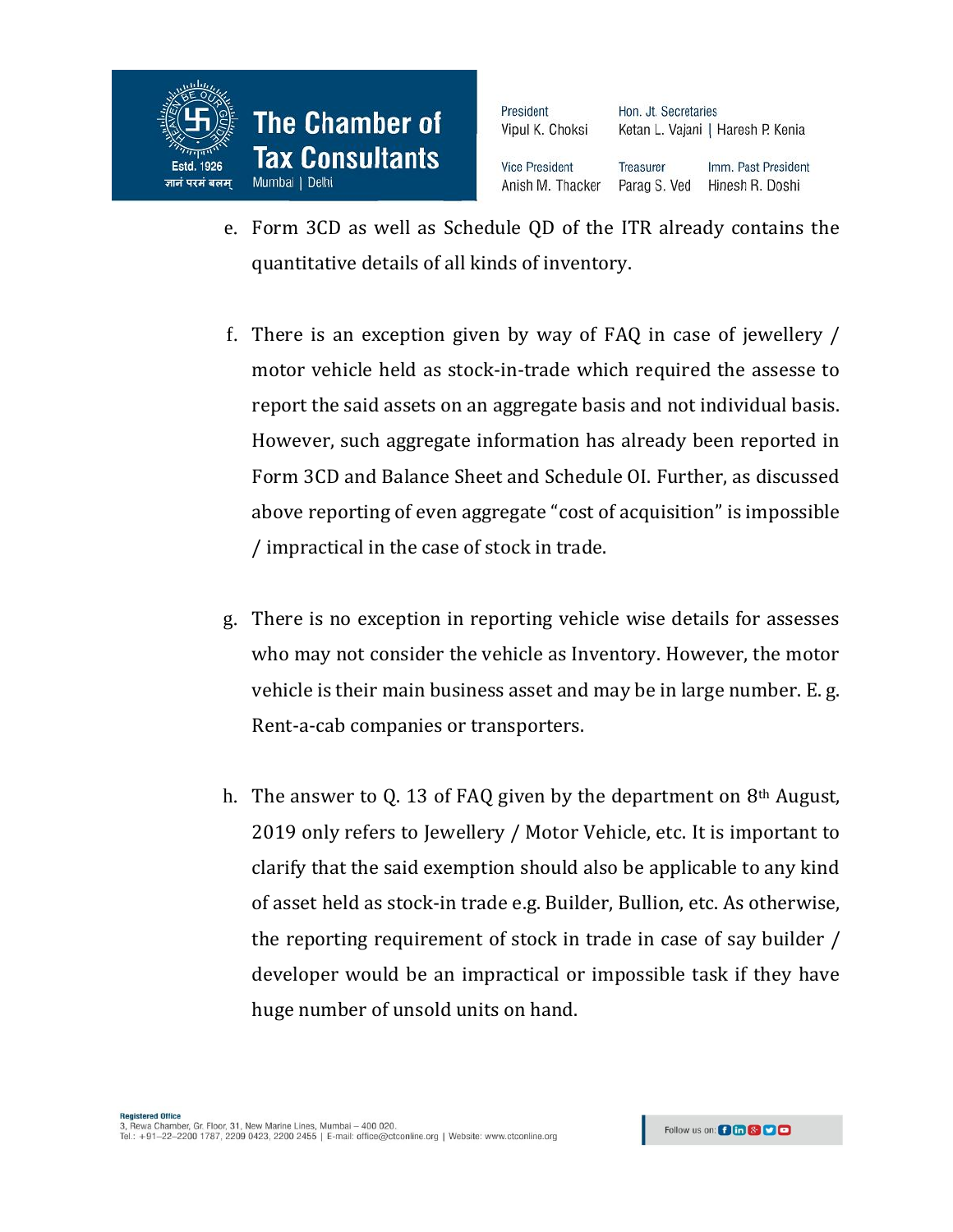

Hon. Jt. Secretaries Ketan L. Vajani | Haresh P. Kenia

**Vice President** Anish M. Thacker

Imm. Past President Treasurer Parag S. Ved Hinesh R. Doshi

- i. The Schedule does not envisage that the assets or inventories can also be manufactured or constructed.
- v. In Schedule AL-2, the motor vehicle is to be reported only if the original cost exceeds Rs. 10 lakh. However, no such exception is provided in Schedule AL-1. Such exception be also made applicable to Schedule AL-1.
- vi. In case of Details of Other securities: A clarification is required whether the disclosure is required for aggregate for each type of security or for each individual security. The name / identity of the security is not asked but face value / issue price / purchase price has been asked. (e. g. The assessee may have invested in different schemes of mutual fund – how to report in this scenario is unclear).
- vii. Details of capital contribution to other entity: This table asks for reporting of Amount of Profit / loss /interest / dividend debited or credited. How to report if one component (For e.g. Interest or Remuneration) is positive, but other component ( e. g. Share of profit) is negative?
- viii. Details of Loans & Advances to any other concern (If money lending is not assessee's substantial business): It is not clear whether the requirement is of the advances which are in the nature of loans only are to be given or advances which are in the course of regular business are also to be submitted (E. g. Advance to creditors for goods or services, advances for capital goods, etc.)? A suitable clarification in this regard is required.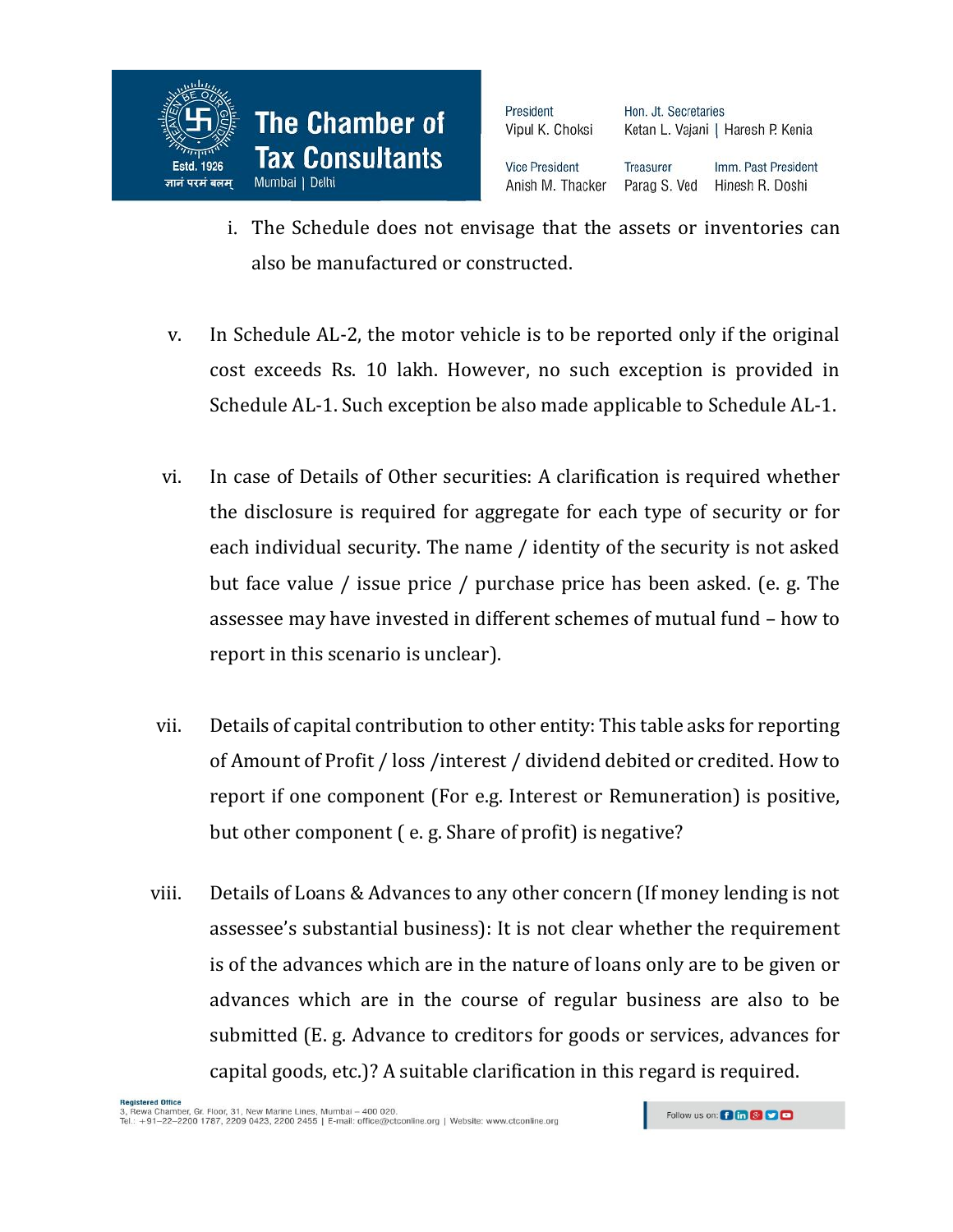

Hon. Jt. Secretaries Ketan L. Vajani | Haresh P. Kenia

**Vice President** Anish M. Thacker Treasurer Imm. Past President Hinesh R. Doshi Parag S. Ved

ix. Details of loans, deposits and advances taken from a person other than financial institution: As far as details of loans received are concerned, we submit that clause 31 of Form No. 3CD of the Tax audit requires the detailed verification and reporting of each loan or deposit taken or accepted or repaid during the year. Therefore, requiring the assessee to disclose the said details once again in the ITR6 Form should be done away with.

# **3. Reporting Other Information / Quantitative Details:**

- 3.1Till last year, reporting under this section was *"optional in a case not liable for audit under section 44AB"* However, in the ITR for AY 2019-20, the instructions has been changed as under:
	- a. Part A OI: *"mandatory, if liable for audit under section 44AB, for other fill, if applicable"*
	- b. Part A QD: *"mandatory, if liable for audit under section 44AB".*

There is a difficulty in interpreting this change in the wordings i. e. To Fill up the information at items which are applicable. **A suitable clarification in this regard is required.**

- 3.2The Instructions to ITR states that the amounts mentioned against those items which are also required to be reported in the tax audit u/s 44AB should match with the information given in the tax audit report.
	- a. The assesse may have a different view of the matter than the auditor? It cannot be mandated that an amount mentioned as disallowed in the Tax Audit report must necessarily be disallowed by an assessee.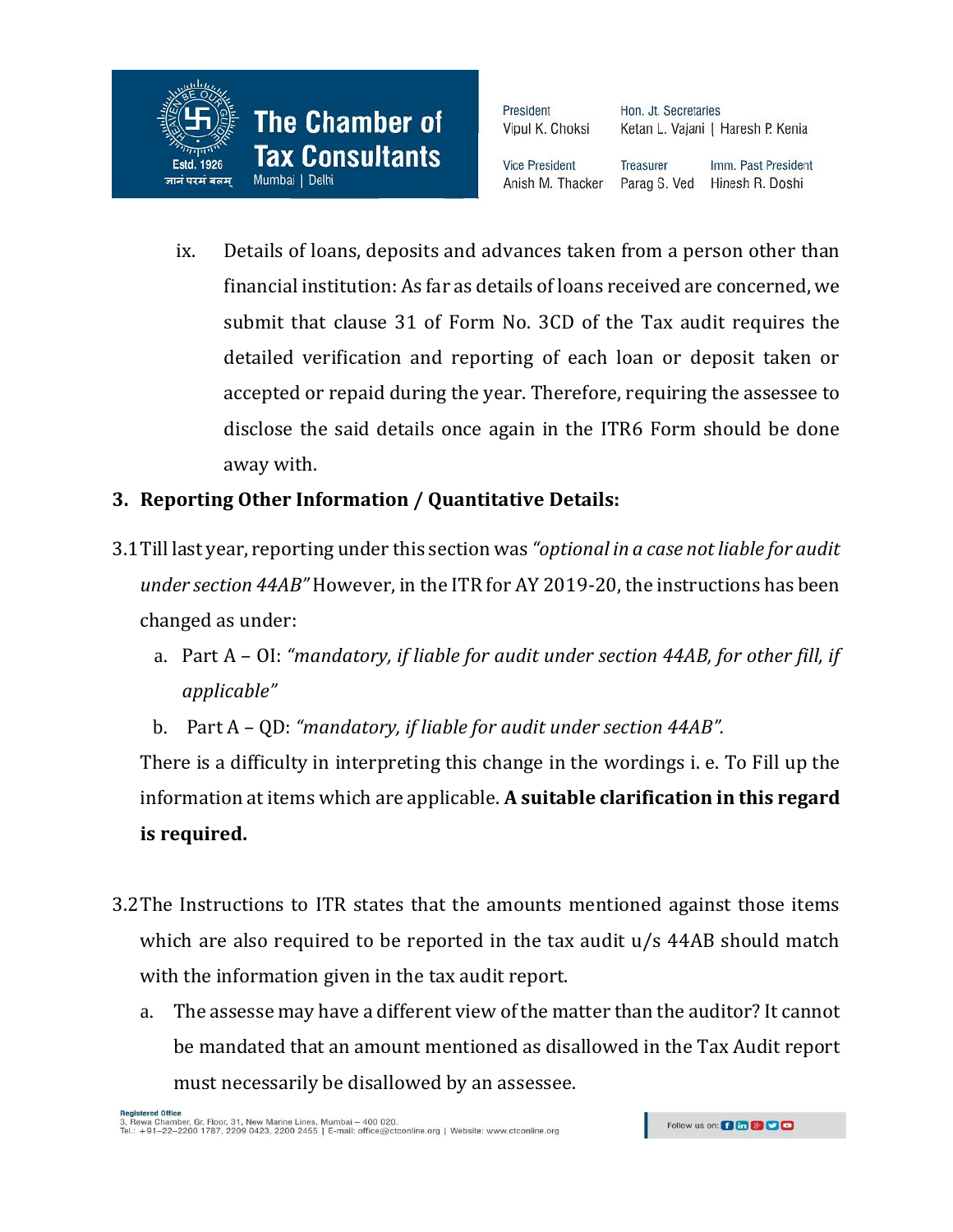

Hon. Jt. Secretaries Ketan L. Vajani | Haresh P. Kenia

**Vice President** Anish M. Thacker Treasurer Imm. Past President Parag S. Ved Hinesh R. Doshi

- b. Even otherwise, if the government expects that the amounts must be same as appearing in Form 3CD, then there is no purpose of making the assessee repeat the same information again in ITR-6.
- c. There can also be some genuine cases where the amounts to be reported can be different e.g. 43B / TDS liability paid by assessee subsequent to Tax audit but before filing ITR.

# **4. Reporting of GSTIN and Turnover:**

- 4.1The reporting of such information does not have any relevance in ITR as the amounts can never match in most cases and hence should be removed.
- 4.2It is premature to have this information as the final amounts as per GST Return can be derived only from annual return filed by the assessee – which would also require a complete reconciliation with the books.
- 4.3All the required details are already available with government in much more detail through the GST returns filed by the assessees.
- 4.4Without prejudice to the above, a clarification is required as to
	- a. which GST Form to be considered?
	- b. Effect of the amendments carried out pertaining to earlier years in the current year or pertaining to current year in the subsequent year?
	- c. Effect of the amendments yet to be carried out (which will be carried out in subsequent GST returns)? Or